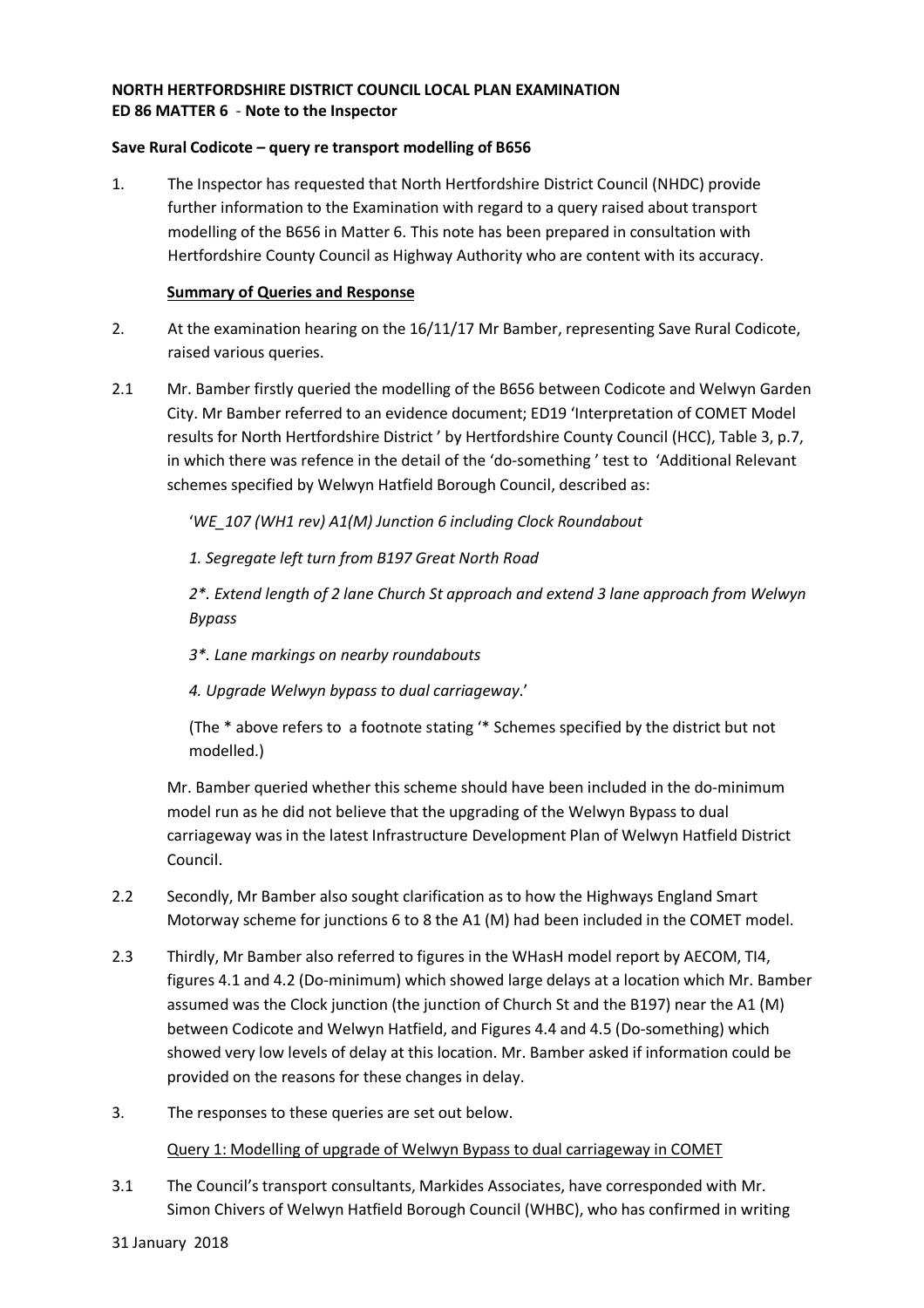that the scheme, with the elements as detailed above, is included in the latest edition of the WHBC Infrastructure Delivery Plan (May 2017) at page 51. This confirms that the scheme is part of the WHBC Local Plan proposals and it was appropriate that it has been included in the COMET do-something modelling as described in ED19. (See Appendix A for extract from WHBC IDP). The IDP can be found on the WHBC examination pages as document INF20- link:

http://www.welhat.gov.uk/article/6940/Examination-Library-evidence-base

#### Query 2: Highways England Smart Motorway Scheme

3.2 HCC have also confirmed that the Highways England Smart Motorway scheme for the A1(M) is included in the COMET (Do-minimum) scenario. This is set out in table 2 of ED 19 p.5. This scheme was also included in the WHaSH model (Do minimum) scenario (see T14, section 4). The scheme has been modelled as an additional  $3<sup>rd</sup>$  lane on the A1m between junctions 6-8 which also runs through the junctions. The scheme will relieve pressure on the links between junctions 6 and 8, and will encourage more traffic to use the A1(M) rather than other less suitable roads, e.g. those through villages such as Codicote and Knebworth.

#### Query 3: Delays at Clock junction

3.3 Aecom, who were responsible for running WHaSH, have reported that the large delays referred to by Mr. Bamber do not relate to the Clock junction but the largest delay circle is the merging point on the A1(M) northbound north of the Church St/ Great North Rd roundabout. The smaller of the two circles is the Welwyn Bypass Rd/A1000 roundabout and represents the delay on the Welwyn Bypass Road north approach arm (see screenshot below showing a zoomed in map).



3.4 In terms of the significant reduction in delay between the do-minimum and do-something scenarios, Aecom report that, particularly for the A1(M) on-slip, this is a consequence of wider changes in strategic traffic rerouting as a consequence of the mitigation schemes. The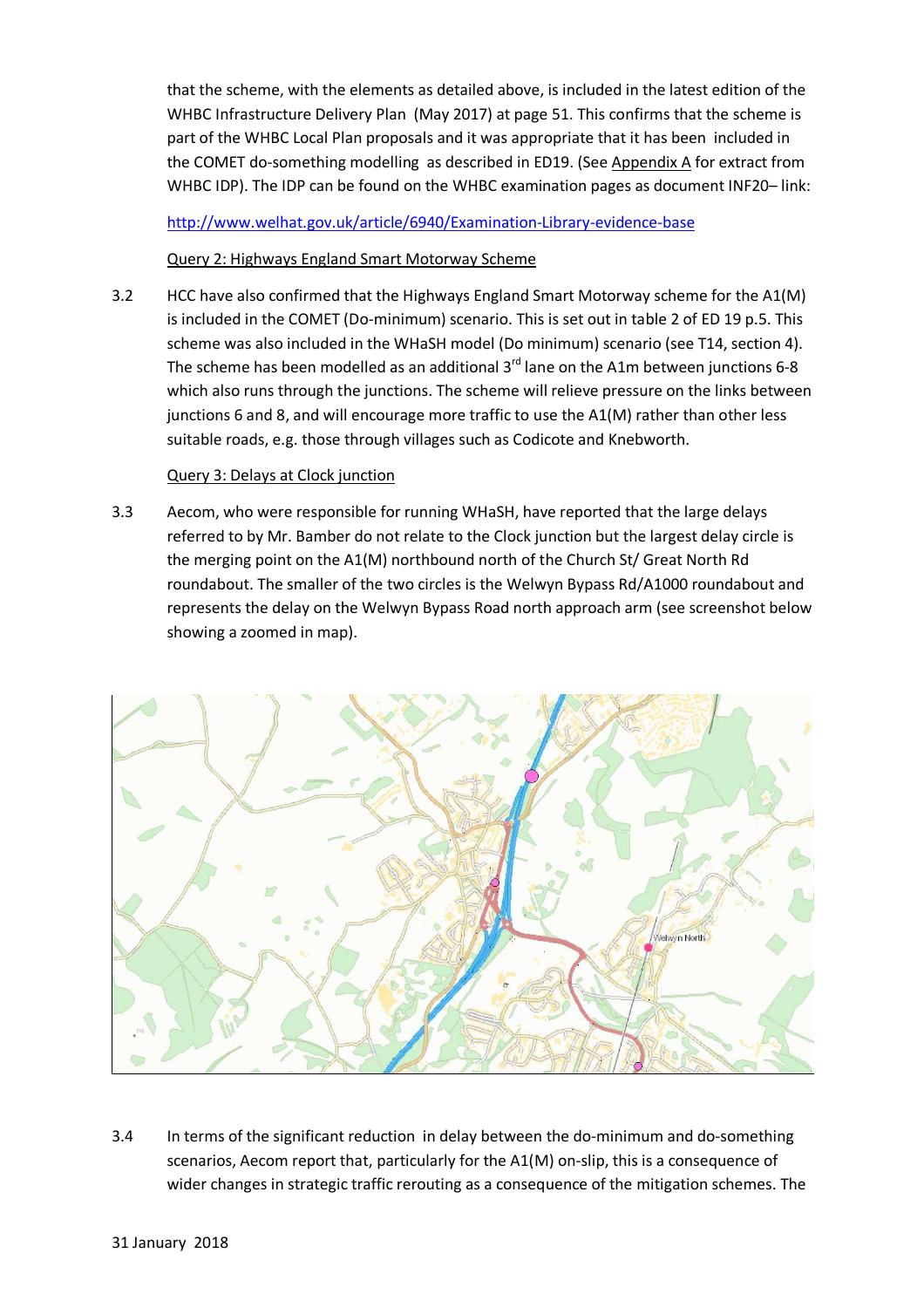merge is operating over capacity in the do-minimum scenario so any small reduction to the traffic flow on the A1(M)itself or the on-slip will notably reduce the node delay.

### **Conclusion**

4. The Council and HCC consider that this note comprehensively covers the points raised by Mr Bamber.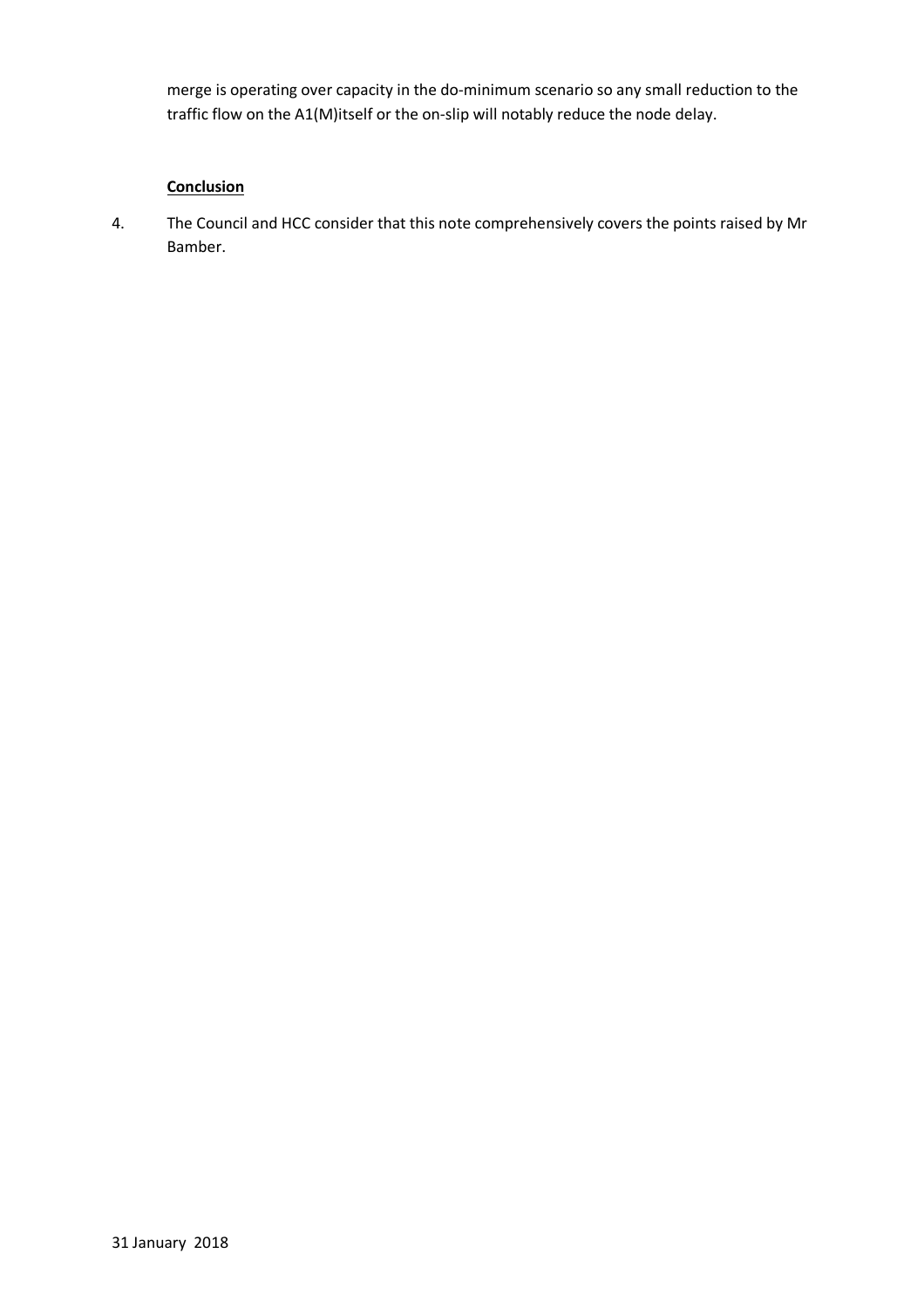APPENDIX A